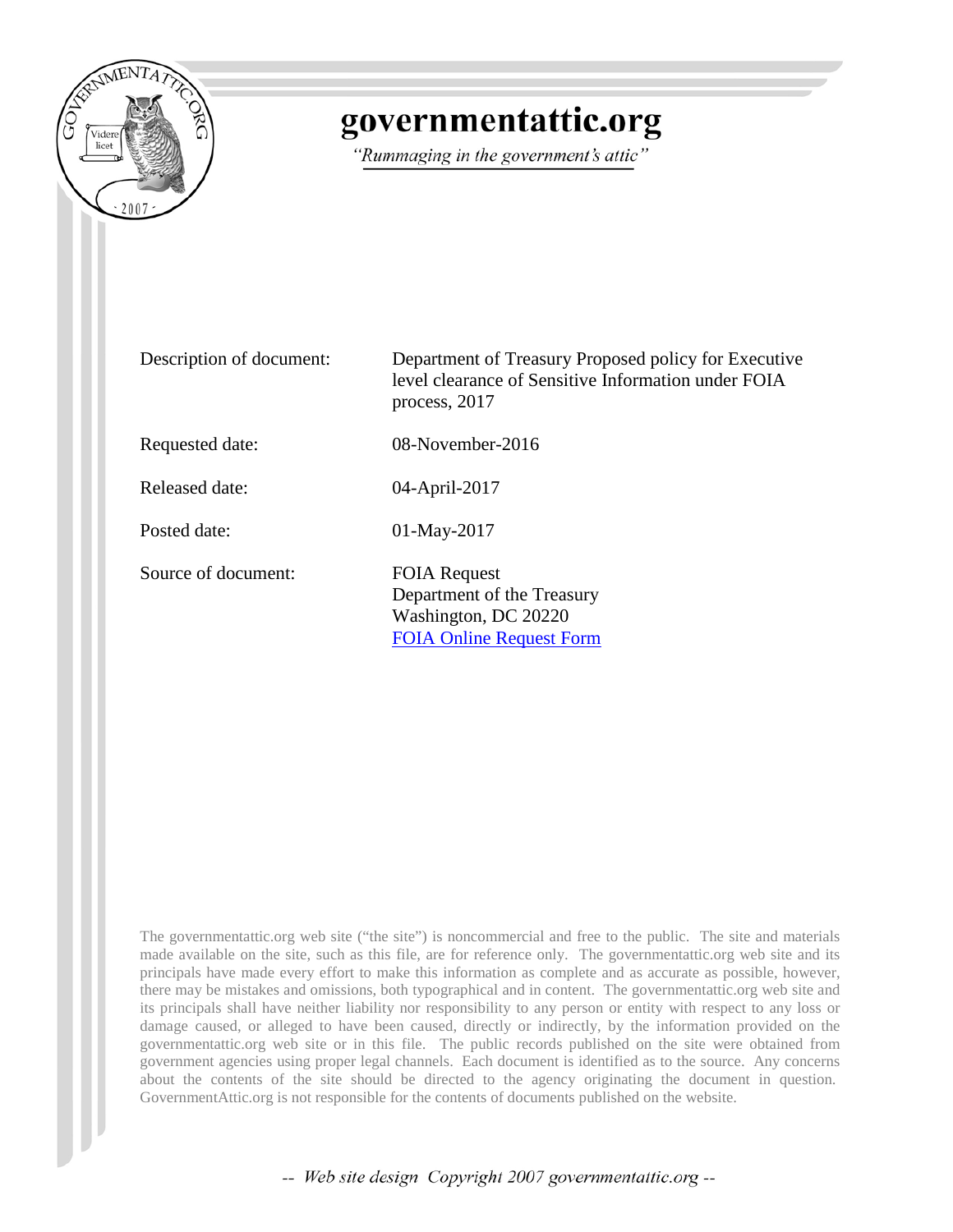

#### **DEPARTMENT OF THE TREASURY**  WASHINGTON, D.C.

April 4, 2017

Re: 2016-11-068

This is the Department of Treasury Departmental Offices (Treasury **DO)** final response to your Freedom of Information Act (FOIA) request dated November 8, 2016, in which you seek a copy of the Treasury FOIA "sensitive review" policy.

Your request has been processed under the provisions of the FOIA, 5 U.S.C. § 552. Treasury **DO** conducted a reasonable search and located six responsive pages. I am fully releasing these pages to you. There are no fees assessed at this time since allowable charges fell below \$25.

If questions arise concerning this action or my decision, please contact Daniel Olsen by telephone at (202) 622-1108, or via email at TreasFOIA@treasury.gov. Please reference FOIA request 2016-11-068 when inquiring.

Sincerely,

Digitally signed by Jacqueline J. Scott DN: c=US, o=U.S. Government, ou=Department of the Treasury, ou=Departmental Offices, ou=People, seria1Number=796502, cn=Jacqueline J. Scott Date: 2017.04.04 12:56:17 -04'00'

Jacqueline Scott Acting Associate Director, FOIA and Transparency

Enclosure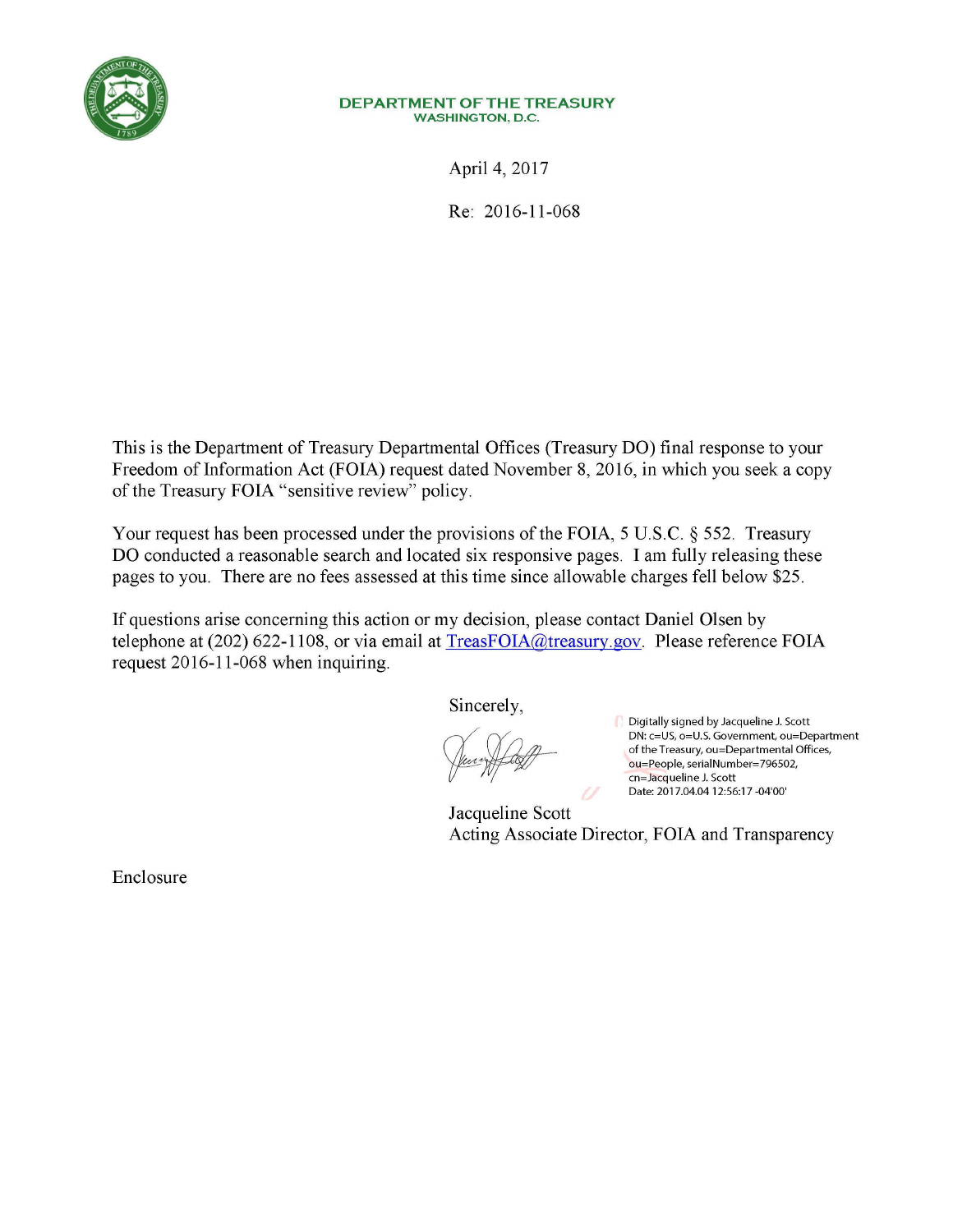### **Proposed policy for Executive level clearance of Sensitive Information under FOIA process:**

#### Definitions:

*Sensitive information:* Controlled unclassified information materials including internal correspondence, memoranda, emails, drafts, calendars, and travel logs of the Secretary, the Deputy Secretary, the Chief of Staff, the Deputy Chief of Staff, the Executive Secretary, Under Secretaries, Assistant Secretaries, legal advisors, senior advisors, and counselors. Press inquiries about any of the sensitive information or the positions involved also meet the general definition of "sensitive information." The definition encompasses all prior records of these offices and official positions, in addition to current office holders.

*Public documents:* Agency records which are available on the internet, or have been previously disclosed to the public, or constitute a final agency-decision.

Purpose of Process: To ensure the appropriate review of all sensitive information as described in the definition above by the Executive Secretary's/Chief of Staff Office, General Counsel, Legislative Affairs, and Public Affairs prior to disclosure. The purpose of this process step and underlying policy is:

A) To ensure the appropriate offices are fully informed that sensitive materials are in the process of being reviewed for possible release

-:'\_{,::~:\_:~"-

- and To inform the designated review office staff of applicable exemptions that may apply to the materials, if ahy  $\leq$  and  $\leq$
- -*it}-''.""* '21 C) To provide a discreet. and s<u>pecific pro</u>cess step for the designated review offices to assess and review the possible release of information

'\¥:~'-?\.\_ "<cc~~~f''=;~~'-

''-:°f~,:;t)

D) To ensure that all applicable statutes, regulations, and internal guidelines have been followed in  $-$  . the review and release of materials $\hat{\cdot}$ 

Policy: Management policy is to review all information proposed to be released under FOIA and responses to FOIA requests which involve sensitive information, as described above, with the Executive Secretary/Chief of Staff Office, General Counsel, Legislative Affairs, and Public Affairs.

These reviews will normally occur after initial redactions have been made and will include a cover action memorandum providing recommendations on the applicability of exemptions, if any, under the Freedom of Information Act. These requests should be submitted electronically leveraging the functionality of Adobe Acrobat 8.0 (or above) for redaction. Utilization of this tool enables the reviewers to see what is being proposed for redaction and supports a paperless workflow. Comments from the reviewers can then be applied via the "sticky note" or "comment" function and returned to the program office.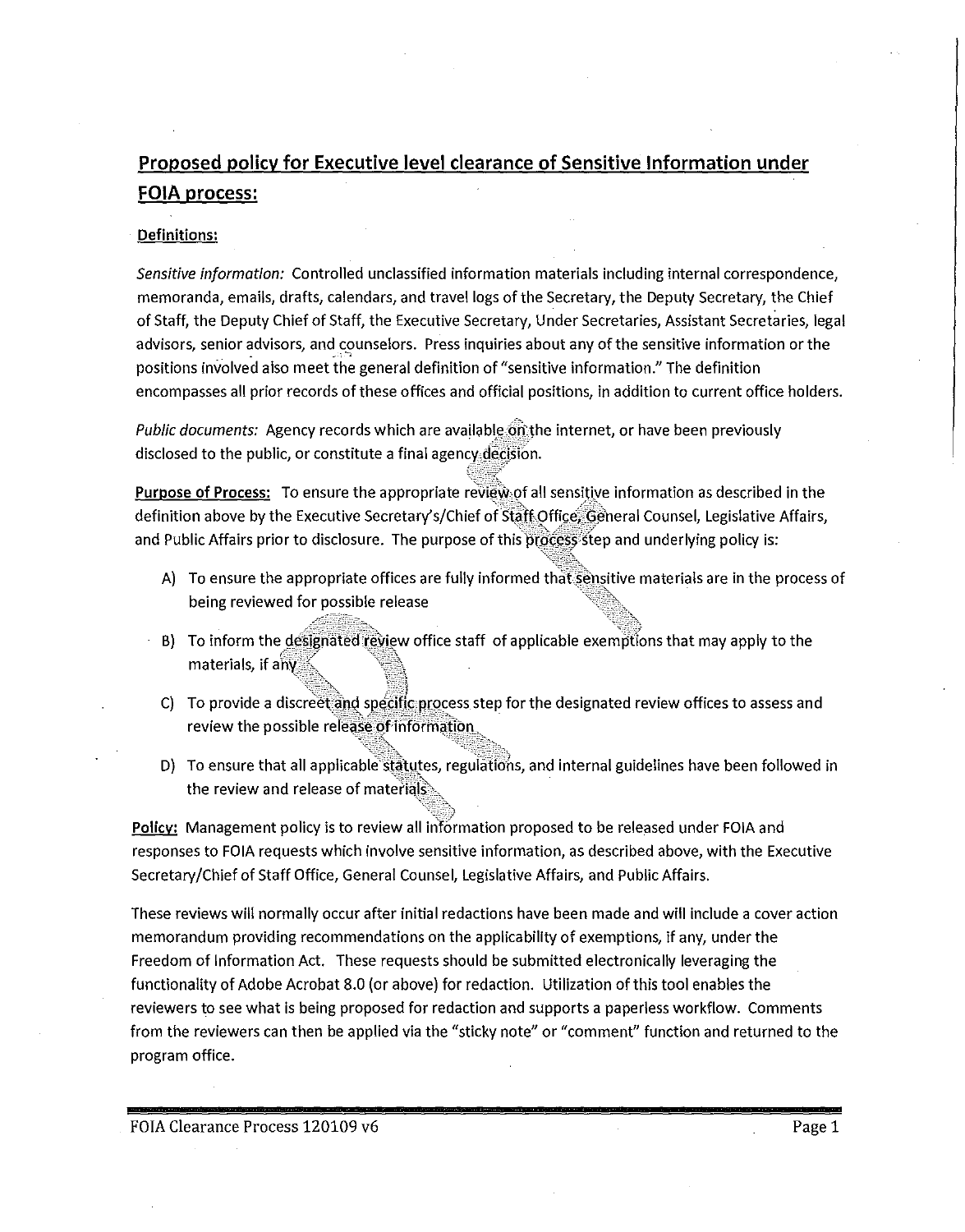- 1. Sensitive requests will be identified one of two ways:
	- a. By Disclosure Services upon receipt and review
		- i. Identify the request as "sensitive" on the FAF
		- ii. Create folder on Share Point site under DO FOIA, Sensitive requests, titled by request number
	- b. By program office upon review of responsive records after conducting the records search
- 2. In each case, the following procedures apply:
	- a. Identify the request as "sensitive" on the FAF

---~::.=,

- b. Notify the following offices via e-mail
	- i. Disclosure Services at Hugh.Gilmore@do.treas.gov

"':~",;:-;-,\_ ---o;'~:\_:-:::i."C>,\_,, ···-')\_-:.'' ·----'"'.C-'\_---:"?-.

- ii. Your office FOIA coordinator, who will notify all other assigned offices
- c. E-mail subject line should }~~\t s~llsitlye,Request 2009-XX-XXX Identification \;'\ ''>--. -- ~;{}: ·~,
- d. Attach updated FAF
- ·:-:-:/>"- ~t-":': *;/*  -------""~ 3. Perform FOIA analysis and indicate proposed redactions
	- a. Preferred method is to perform all redactions electronically using Adobe Acrobat 8.0 or  $\mathcal{L}$  is the sum of  $\mathcal{L}$  and  $\mathcal{L}$  . The slow  $\mathcal{L}$

b. Paper documents should be scanned and converted into PDF documents to enable use  $\log$ f Adobe Acrobat $\hat{\ }$ 

c. File haming convention: X-request number-description-reviewer initials (if appropriate) \;~·~·R, ~~.,1

X category descriptors:

'-<~U?\$:ft-:fv1  $C = \overline{\text{com}}$  ments version (either via Sticky Note feature on PDF or a Word file with comments enumerated}

 $D =$  document(s) for review

F = FOIA Action Form (FAF)

 $M =$  cover memo

P = final file with all redactions applied, version that will be sent to requester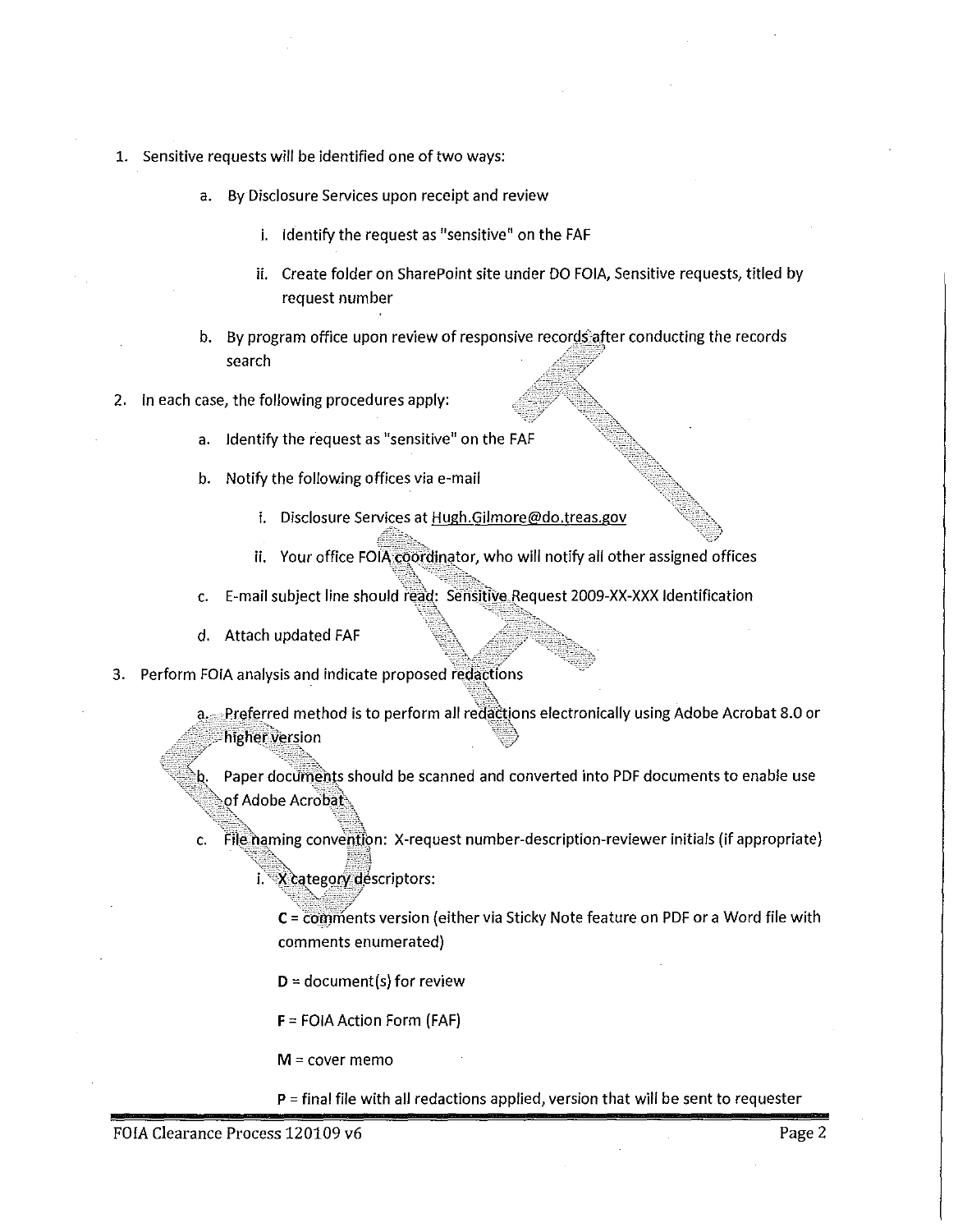#### $S =$  cover sheet for reviewers

- 4. Prepare cover memo to reviewers describing the exemptions applied and the rationale for their application
- 5. Provide electronic versions of the memo and the documents to your office FOIA coordinator
- 6. Office FOIA coordinator uploads the following files to the Share Point site **DO FOIA,** Sensitive **FOIA**  Documents, in the folder with the appropriate FOIA request number. [Note: Notify Disclosure Services at Hugh.Gilmore@do.treas.gov if there is not a folder with the appropriate FOIA request number and they will create the folder.]
	- a. Cover memo to reviewers
	- b. Cover sheet for reviewers indicate the point of contact from the coordinating office if the reviewers have questions
	- c. Documents to be reviewed
- 7. Office FOIA coordinator e-mails cover sheet for reviewers via the "Submit by e-mail" feature in the form ' *•* 1 *'8.c,,*

:-\_-----~~~;::o\_~::\_--~\_-,,,,, --Cz~~;Y

- 8. Reviewers go to appropriate folder on Share Point site and review the relevant documents
	- a. Documents must be saved to individual's computer and opened in Adobe Acrobat to have full program functlonality, e.g. adding sticky notes, comments, new redactions
- 9. •c-:'..~~t0~ :i~~~~;:c?~~ Reviewers indicate on the cover sheet if they "agree" or "disagree" with proposed redactions, and also indicate if they want to  $\frac{1}{2}$ discuss" the proposed redactions, and then send the cover sheet file to the Office of General Counsel contact.
- 10. Office of General Counsel is responsible for ensuring all reviewers questions are addressed and '--.0--:\_,-~::4 preparing a file describing resolution of questions
- 11. Office of General Counsel prepares final response and uploads the following files to the SharePoint site under the requisite folder:
	- a. Cover sheet for reviewers indicating all reviewers have agreed to proposed redactions
	- b. File describing resolution of reviewer questions or comments

.,,~~t~;-~

- c. Response file(s) with final redactions applied (the same file that will be sent to requesters)
- 12. Exec Sec completes final review and sends e-mail to coordinating office point of contact that approved/revised documents are ready on the portal

FOIA Clearance Process 120109 v6 Page 3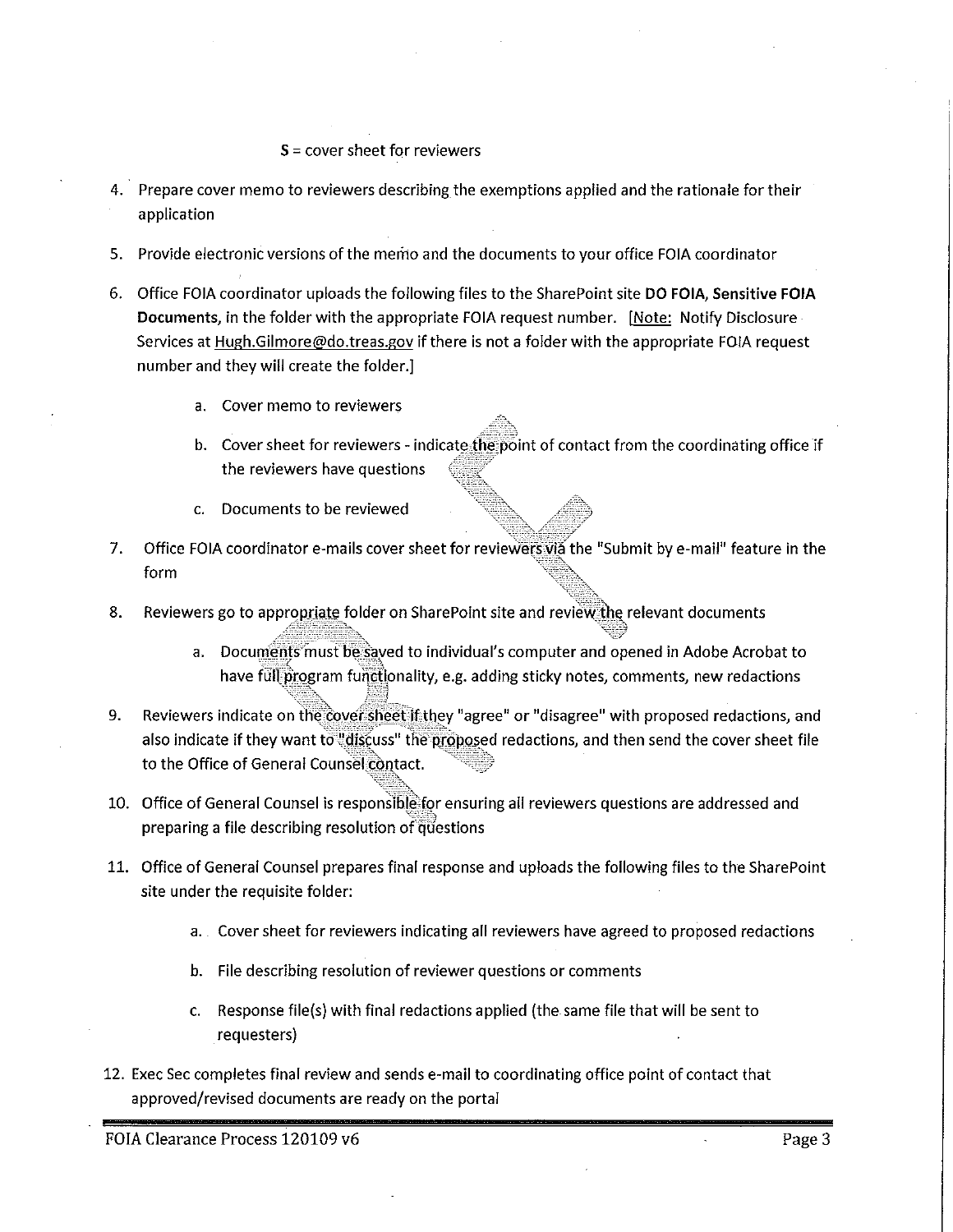13. Coordinating office submits completed FAF to Disclosure Services

14. Disclosure Services closes out request

FOIA Clearance Process 120109 v6 Page 4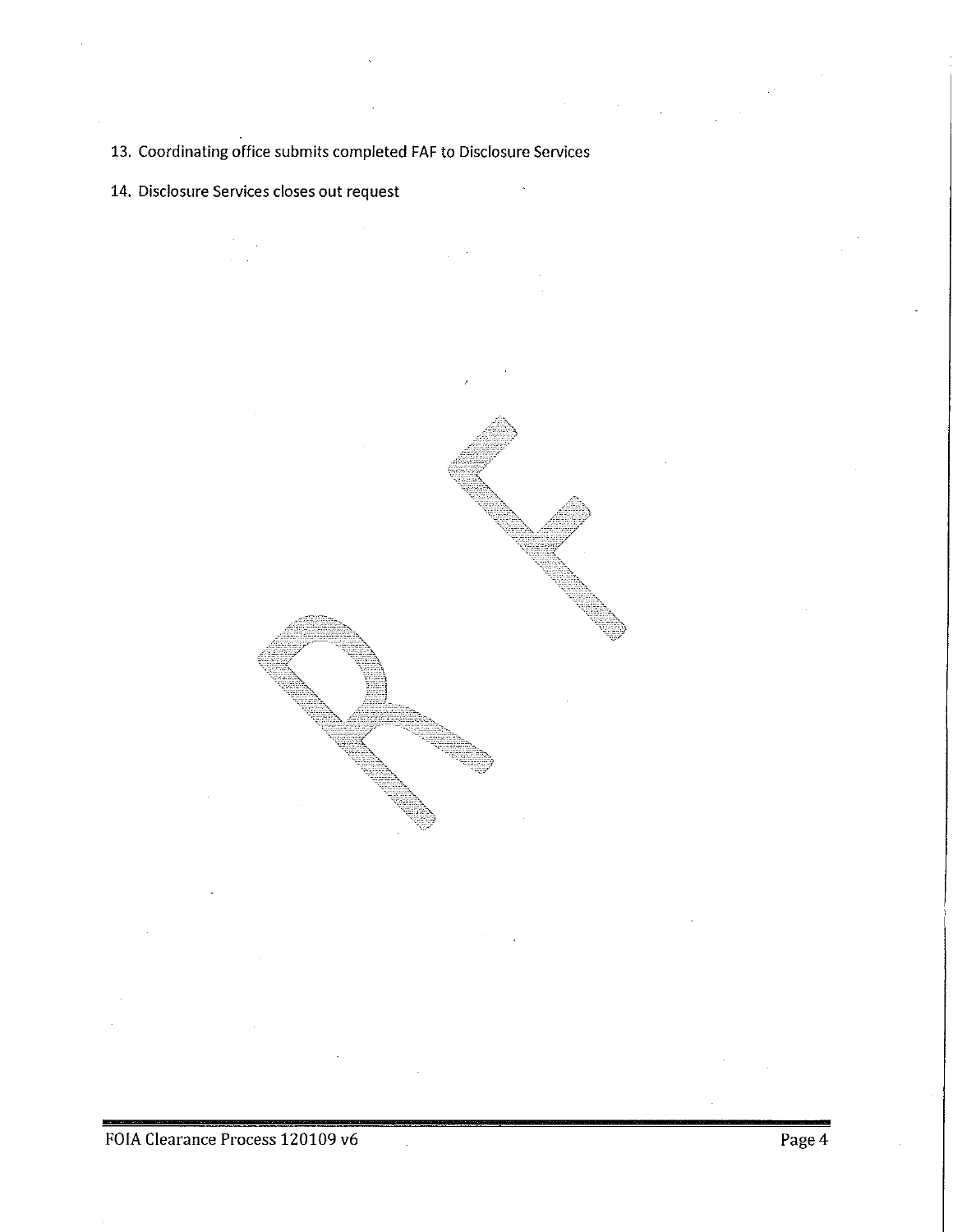